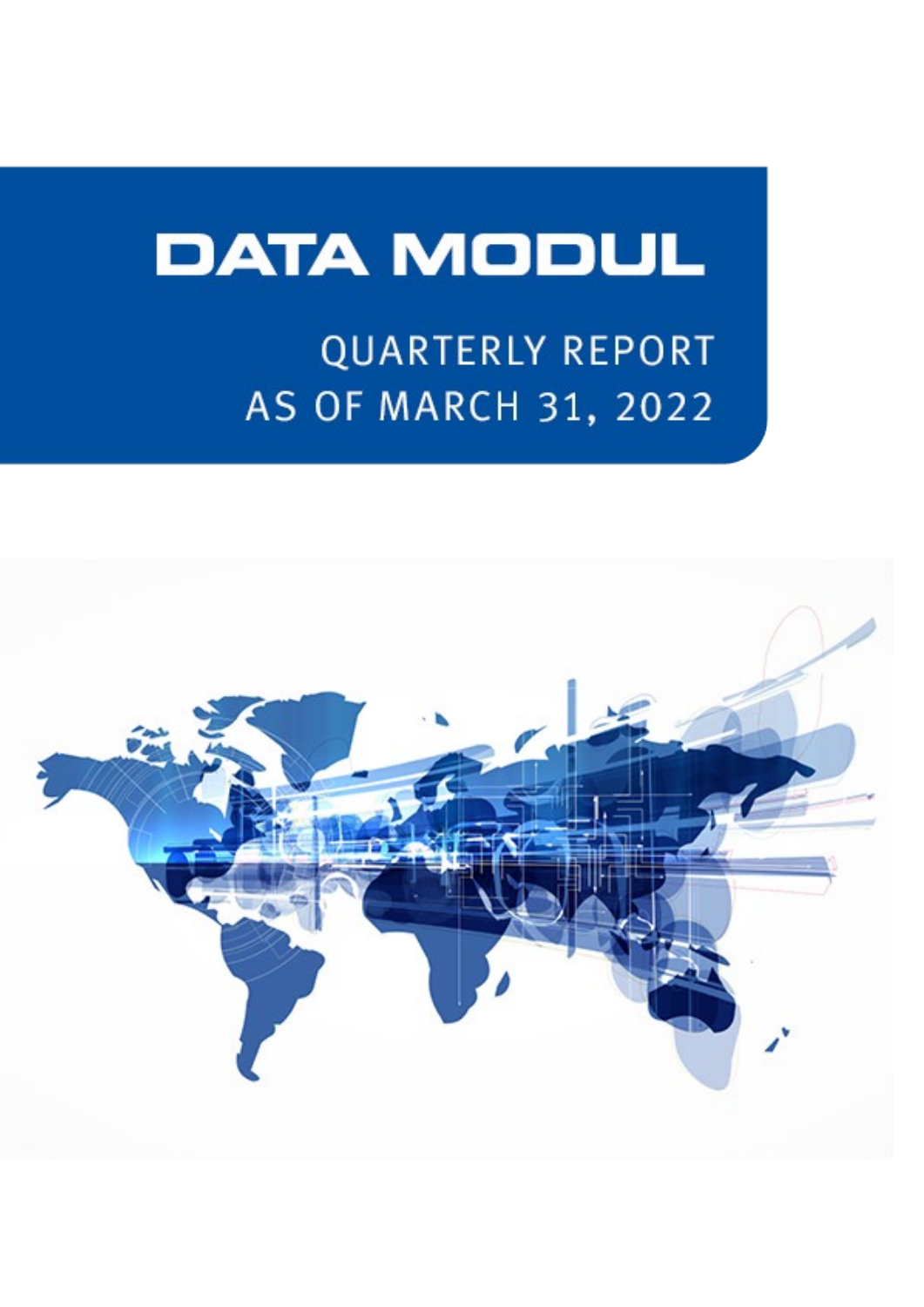#### *Dear shareholders,*

*DATA MODUL finished out the first quarter of 2022 with very good results despite the major revision of economic recovery figures following the outbreak of the war between Russia and Ukraine.*

*New order volume rose 8.9% year-over-year for the first quarter to 68.6 million euros (previous year: 63.0 million euros). Revenue rose 31.7% year-over-year to 63.3 million euros for the first quarter of 2022 (previous year: 48.0 million euros).*

*In line with rising operating profit, EBIT also rose by a substantial 36.7% year-over-year to 4.2 million euros for the first quarter of 2022 (previous year: 3.1 million euros) for an EBIT margin of 6.6% (previous year: 6.4%). Net income for the period ended March 31, 2022 likewise rose year-over-year to 3.3 million euros (previous year: 1.9 million euros).*

*With orders received remaining at a high level, we continue to anticipate good results for fiscal year 2022. The economic outlook remains clouded by great uncertainty however, due to geopolitical conflicts, mainly the conflagration between Russia and Ukraine, backed by its Western allies. DATA MODUL is confident nonetheless regarding our earnings targets because of our commitment to systematically executing on our long-term strategy program, enabling us to deal effectively with adverse economic conditions, even in times of crisis.*

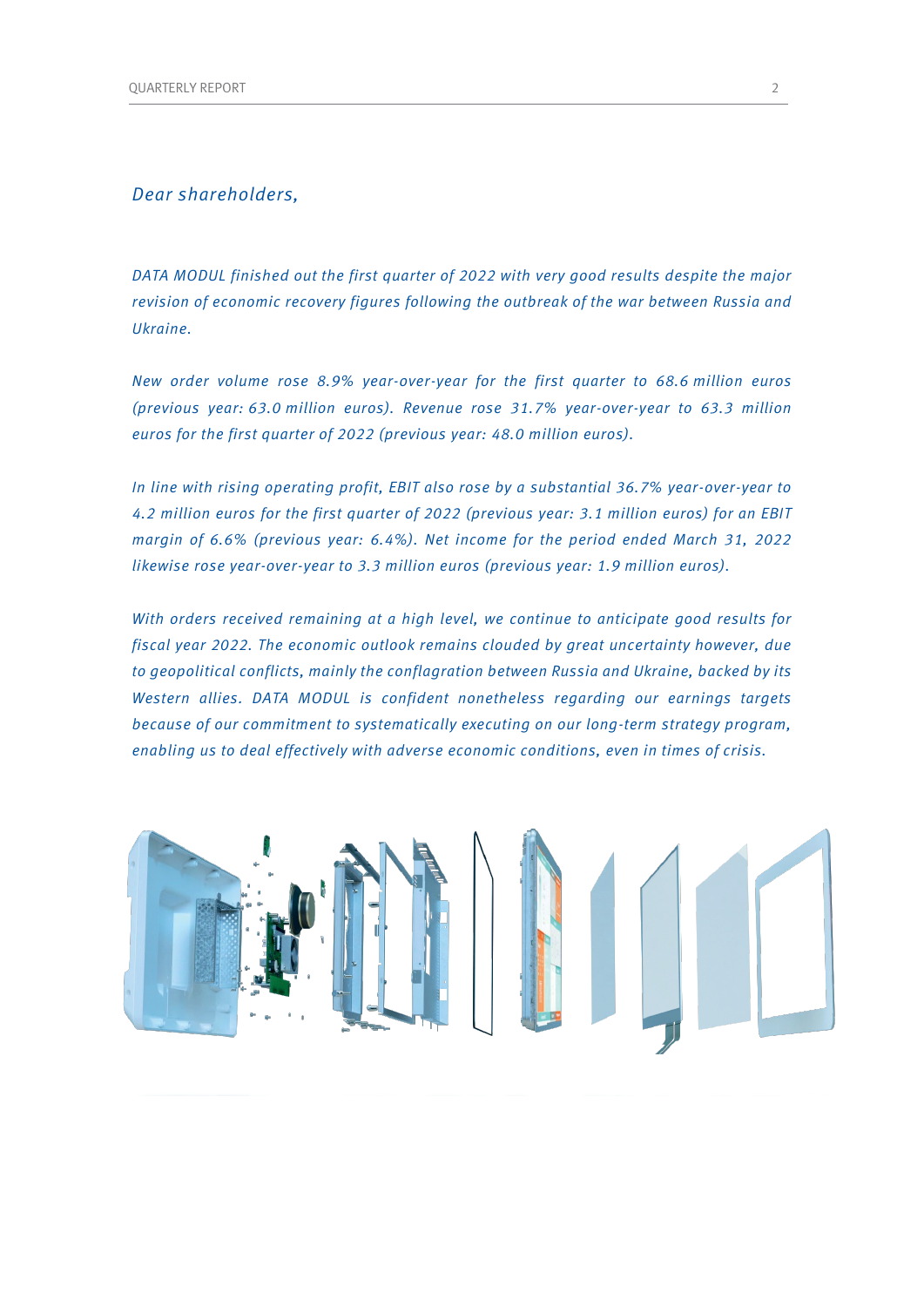### INTERIM GROUP MANAGEMENT REPORT

#### **1. General economic conditions**

With the year off to a good start with the lifting of pandemic containment measures, the world was then rocked by the Russia-Ukraine war, which has dramatically changed the situation in Europe. As Russia and Ukraine are both important suppliers of raw materials, the war between them is having global economic consequences in the form of rising commodity prices, creating inflationary pressure. Far-reaching sanctions imposed against Russia are thus burdening the larger world economy in addition to the warring parties themselves. Europe is feeling the most impact from refugee flows and supply chain disruptions due to production breakdowns. Facing a dilemma, the ECB is not prepared to take measures to support the economy despite stagnation in the interest of achieving its targeted medium-term inflation rate of 2.0%. The eurozone is thus in a cycle of stagflation. China's pandemic policy, requiring regional lockdowns, could pose another major risk to the global economy, which remains subject to a high level of uncertainty, as the lifting of Covid restrictions and associated economic recovery may be delayed.

After a promising start to the year with pandemic restrictions being lifted, expectations of economic recovery in Germany have had to be dramatically revised due to the war in Ukraine. In their spring reports, leading economic research institutes have noted signals of a mood change. The outbreak of war caused the ifo business climate index to fall to a level of 90.8 in March, as compared to 98.7 in February (seasonally adjusted). Sentiment regarding the next few months stabilized at a low level in April, but the German economy is demonstrating resilience after shock at the initial Russian assault. DATA MODUL is confident regarding the outlook for 2022, anticipating beneficial effects from the worldwide digitalization trend, which has been accelerated by the pandemic.

| in KEUR                           |           | $01/01 - 03/31/2022$ $01/01 - 03/31/2021$ | <b>Change</b> |
|-----------------------------------|-----------|-------------------------------------------|---------------|
| Total revenue                     | 63.266    | 48,023                                    | 31.7%         |
| <b>Displays</b>                   | 39.326    | 28.559                                    | 37.7%         |
| Systems                           | 23,940    | 19.464                                    | 23.0%         |
| Orders received                   | 68,587    | 62.997                                    | 8.9%          |
| $F$ RIT <sup>1)</sup>             | 4.193     | 3.068                                     | 36.7%         |
| EBIT margin <sup>2)</sup>         | 6.6%      | 6.4%                                      | 3.7%          |
| Net income for the period         | 3.312     | 1.932                                     | 71.5%         |
| Capital expenditure <sup>3)</sup> | 577       | 827                                       | $-30.2%$      |
| Emplovees <sup>4</sup>            | 491       | 470                                       | $4.5\%$       |
| Earnings per share (in euros)     | 0.94      | 0.55                                      | 71.5%         |
| Outstanding shares - Basic        | 3.526.182 | 3,526,182                                 | $0.0\%$       |

#### **2. Key figures**

**1) EBIT:** Earnings before interest and taxes

**2) EBIT margin:** Ratio of EBIT to sales

**3) Capital expenditure:** Capital expenditures on intangible assets and property, plant and equipment

**4) Employees:** Number of employees as of the reporting date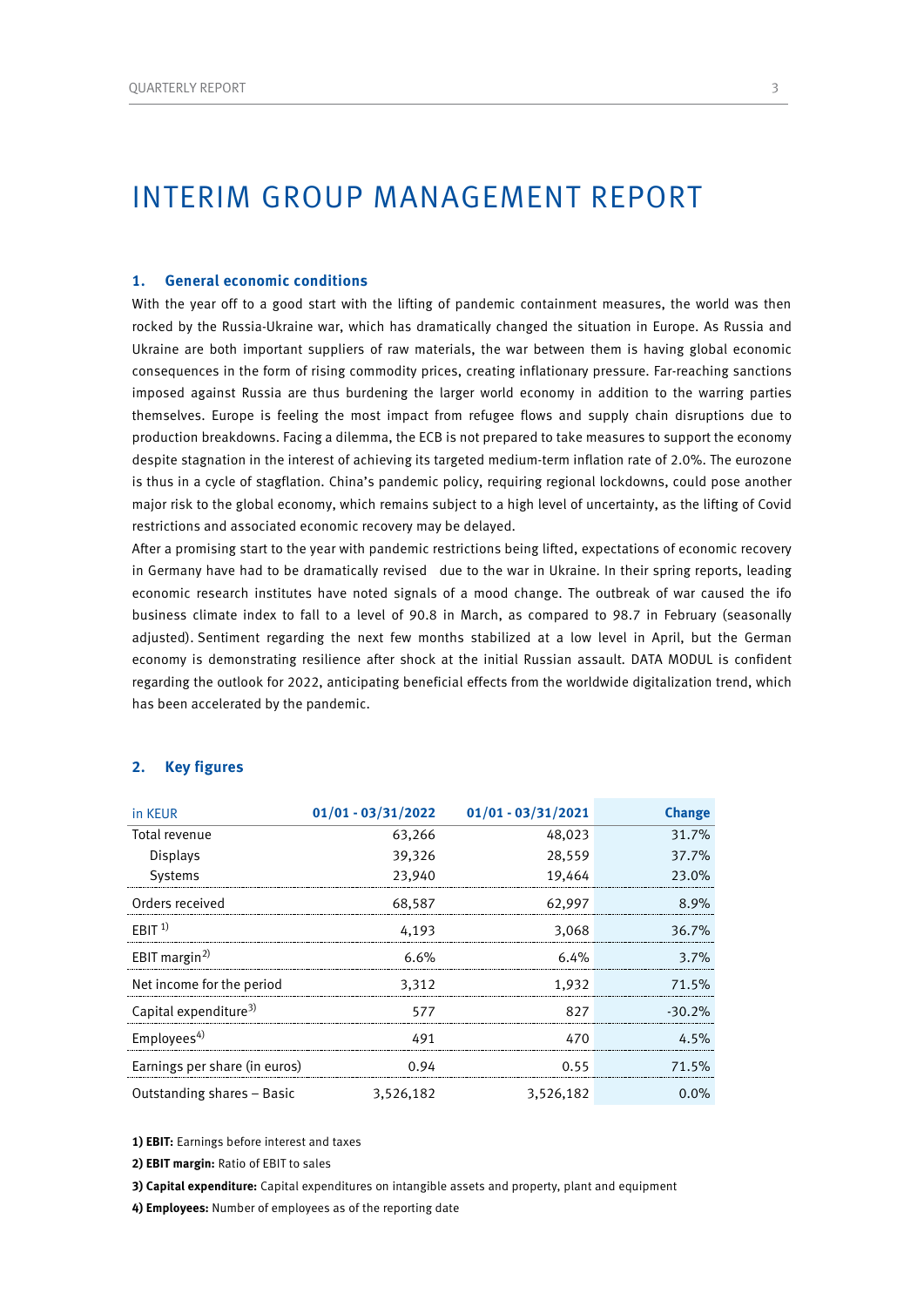#### **3. Business results**

DATA MODUL recorded revenue of 63,266 thousand euros for the first three months of the current fiscal year (previous year: 48,023 thousand euros), up 31.7% year-over-year for the quarter. The Displays business segment recorded revenue of 39,326 thousand euros for the first quarter (previous year: 28,559 thousand euros), while 23,940 thousand euros were recorded for the Systems business segment (previous year: 19,464 thousand euros). Orders received rose 8.9% for the Group versus the same quarter last year to 68,587 thousand euros (previous year: 62,997 thousand euros). Further efforts to increase international business have been successful, reflected in the export rate rising to 53.7% for the first three months of 2022 (previous year: 47.3%).

#### **4. Earnings**

The economic environment for DATA MODUL remains troubled, as recovery expectations have been sharply revised since the outbreak of the Russia-Ukraine war, which has opened up major economic uncertainty regarding both the short and longer term. The Company posted very good results however for the first quarter of 2022. The Company recorded EBIT of 4,193 thousand euros for the first three months of this year (previous year: 3,068 thousand euros), for an EBIT margin of 6.6% (previous year: 6.4%). The Displays business segment recorded EBIT of 1,426 thousand euros for the period (previous year: 882 thousand euros), while the Systems business segment recorded EBIT of 2,767 thousand euros (previous year: 2,186 thousand euros). DATA MODUL recorded net income of 3,312 thousand euros for the period ended March 31, 2022, representing a major 71.5% year-over-year increase (previous year: 1,932 thousand euros), for earnings per share of 0.94 euros (previous year: 0.55 euros). The financial result includes financial income and -expense from derivative financial instruments measured at fair value through profit or loss stemming from embedded foreign currency derivatives. Net profit from these embedded derivatives totaled 870 thousand euros (previous year: net loss of 145 thousand euros).

#### **5. Balance sheet**

The balance sheet total has increased by 23,482 thousand euros since year-end to 212,322 thousand euros (December 31, 2021: 188,840 thousand). On the assets side this increase was mainly due to increased inventories and trade receivables. On the liabilities and equity side, the increase in total assets was primarily due to higher liabilities due to financial institutions, higher trade payables and increased equity from the profit carried forward for 2021.

Cash flow from operating activities came to -11,771 thousand euros as of March 31, 2022 (previous year: 2,243 thousand euros). This was primarily due to inventories, which increased significantly year-over-year for the quarter, and to higher trade payables. Cash flow from investing activities came to -577 thousand euros for the first three months of 2022, reflecting investments in intangible assets and property, plant and equipment (previous year: -827 thousand euros). Factoring in new borrowings, cash flow from financing activities for the first quarter of 2022 came to 9,338 thousand euros (previous year: -742 thousand euros). At the reporting date the Group held 17,217 thousand euros in cash and cash equivalents (December 31, 2021: 20,224 thousand euros).

As of March 31, 2022 DATA MODUL had an equity ratio of 55.3% (December 31, 2021: 60.3%). The Group thus remains very solid financially, having sufficient liquidity.

#### **6. Investments**

Investments totaling 577 thousand euros were made in the first three months of the year in intangible assets and property, plant and equipment (previous year: 827 thousand euros). A major part of this investment went to expanding production and logistics capacity at the sites in Weikersheim (Germany), Lublin (Poland) and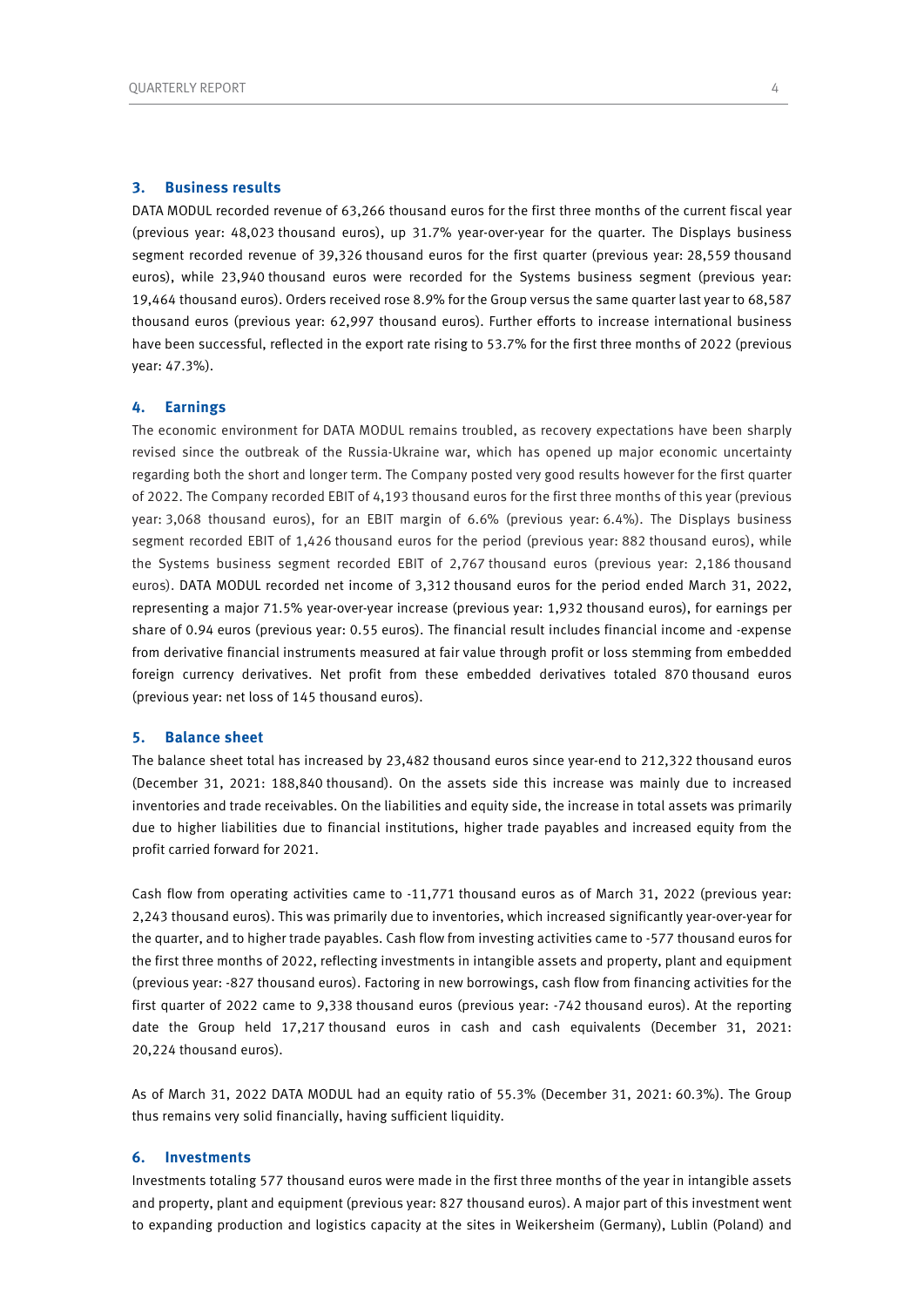Shanghai (China). Over the remainder of the current fiscal year we are planning capital expenditures for our Munich location and our production and logistics sites in Weikersheim (Germany), Lublin (Poland) and Shanghai (China), and will continue investing in research and development to ensure that we remain competitive as an enterprise.

#### **7. Employees**

The Group had 491 employees as of March 31, 2021 (previous year: 470).

#### **8. Opportunities and risks**

In fiscal year 2022 DATA MODUL is staying focused on growth in its core Displays and Systems business segments. Risks which may have a lasting impact on our business include global economic trends, huge impact from public health measures taken to contain the coronavirus pandemic, exchange rate movements, rising commodity and energy prices and uncertainties regarding customer ordering behavior. We are aware of these risks and carefully monitor their impact on our business operations. At this time no risks have been identified which could pose a going-concern threat for the DATA MODUL Group. No significant changes have occurred affecting statements made in the Opportunities and Risks section of the annual report for fiscal year 2021.

#### **9. Events after the reporting period**

We are not aware of any significant events that have occurred after the reporting date March 31, 2022, which would have had a major influence or impact on the Group's financial position, financial performance and/or cash flows.

#### **10. Forecast**

The statements made in the following regarding future business results of DATA MODUL Group and assumptions regarding market and industry trends deemed material in relation thereto are based on opinions which we believe are realistic at this time given the information available. However, these assumptions and assessments are subject to uncertainty and involve an inevitable risk that projected developments may not actually occur, with respect to either their direction or extent. The geopolitical conflict between Russia and Ukraine, backed by Western allies, is creating extraordinary uncertainty currently, particularly given the existing supply chain problems caused by the coronavirus pandemic.

The year was starting out on the right note with the lifting of pandemic-related public health measures, but the war in Ukraine has slowed the global economy while worsening already considerable inflationary pressures. The far-reaching sanctions against Russia are affecting the global economy, and Europe is feeling the most impact from refugee flows and supply chain disruptions due to production breakdowns, suffering stagflation. The ECB is not prepared to take measures to support the stagnating economy in the interest of achieving its targeted medium-term inflation rate of 2.0%. China's pandemic policy, requiring regional lockdowns, could pose another major risk to the global economy, as extended lockdowns in Shanghai and other economic hubs are undermining growth and further threatening already weakened supply chains. The global economy remains subject to a high level of uncertainty, as the lifting of Covid restrictions and associated recovery may be delayed.

The US economy is still quite robust despite the Ukraine crisis, but rising commodity prices are fueling inflation there as well, hampering growth. The US Federal Reserve Bank is raising interest rates, moving away from its formerly ultra-loose monetary policy. As the economy cools off however, the Fed's interest rate policy will likely become subject to increasing debate. Leading economic research institutes are revising their 2022 GDP forecast down to 3.3% from a previous 3.8% for the US.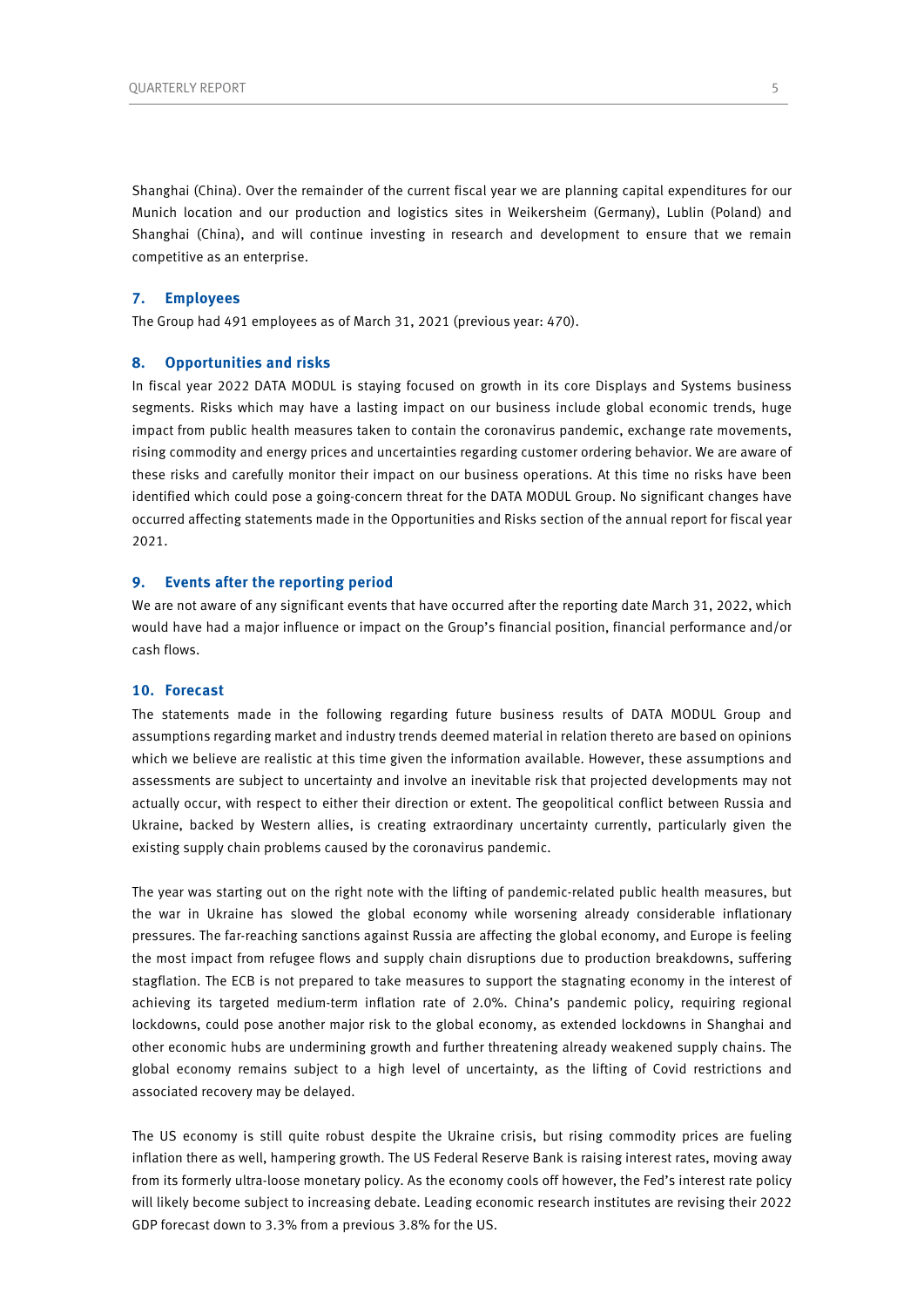Europe is feeling the most impact from refugee flows and supply chain disruptions due to production breakdowns, and will also be shouldering most of the war materiel and rebuilding costs. Supply bottlenecks and inflationary pressure have returned to the forefront as issues, but in contrast to its past coronavirus response, this time the ECB is unwilling to take measures to support the stagnating economy. Economists have slashed their previous growth forecast of 3.7% for the eurozone down to 1.8% for 2022.

After a promising start to the year with pandemic restrictions being lifted, expectations of economic recovery in Germany have had to be dramatically revised because of the war in Ukraine. Supply chain problems and high input and energy prices have further worsened, sending inflation up to a projected 7.1% for 2022. The outbreak of war caused the ifo business climate index to fall to a level of 90.8 in March, as compared to 98.7 in February (seasonally adjusted). The German economy is demonstrating resilience however after shock at the initial Russian assault. In view of negative impact from the war, including sanctions, the GDP forecast has been cut to 1.3% from a previous 2.7% for 2022.

Like other enterprises, DATA MODUL is affected by the challenging market environment, characterized by tremendous uncertainty surrounding the war in Ukraine and its deleterious economic effects. Nonetheless, the Group intends to continue systematically executing on its long-term strategy program as a successful path to follow throughout good times and bad for the economy. In view of the present orders situation, the Executive Board anticipates good results for fiscal year 2022.

#### **11. Related party disclosures**

Per a disclosure dated April 11, 2017, Arrow Central Europe Holding Munich GmbH, Neu-Isenburg (hereinafter: "Arrow"), holds approximately 69.2% of voting rights in DATA MODUL AG. The trade relationships with the Arrow Group involve purchases and sales at arm's length.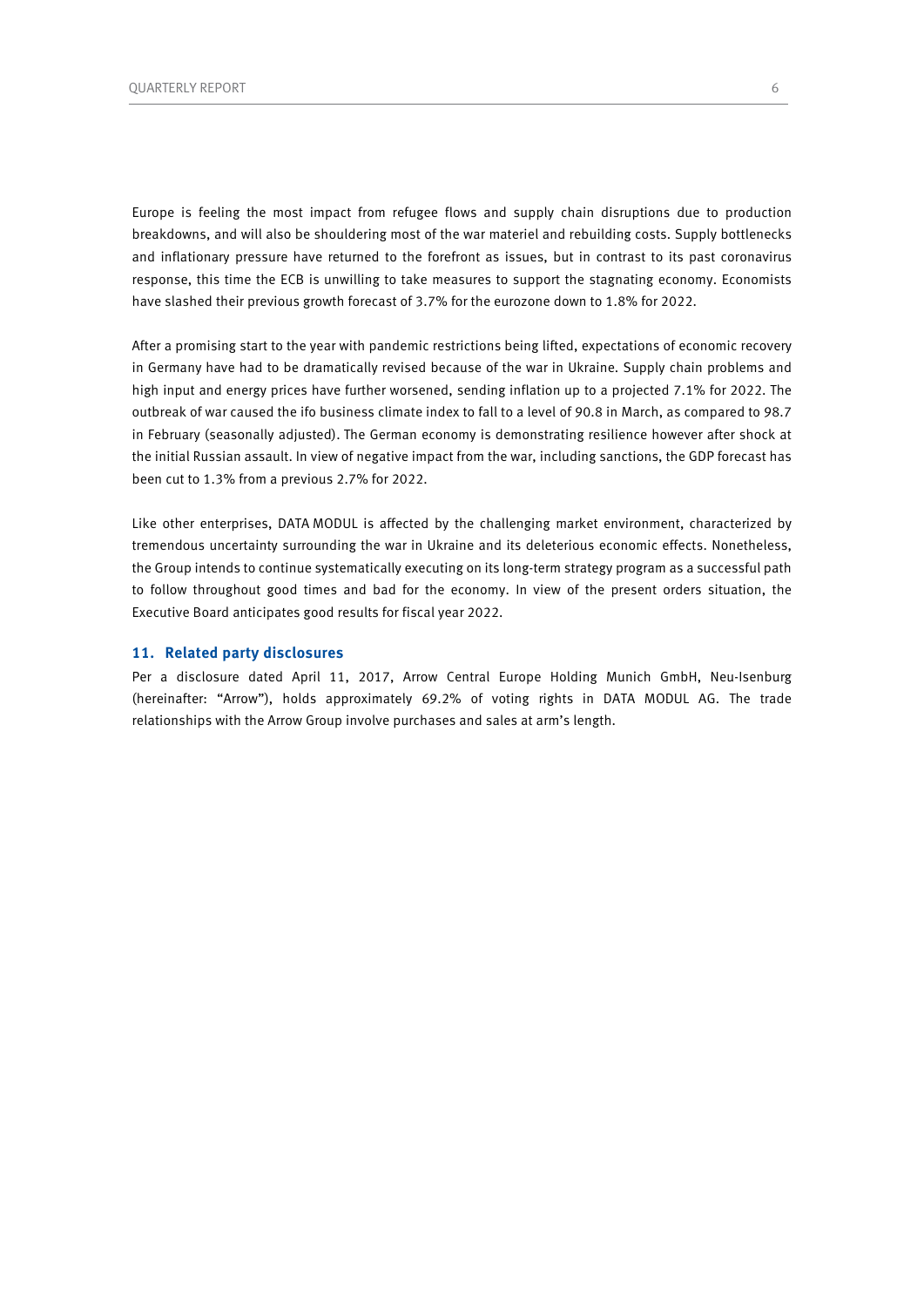### CONSOLIDATED STATEMENT OF FINANCIAL POSITION AS OF MARCH 2022

| <b>ASSETS</b>                                                             | 03/31/2022 | 12/31/2021 |
|---------------------------------------------------------------------------|------------|------------|
| <b>Non-current assets</b>                                                 |            |            |
| Goodwill                                                                  | 2,419      | 2,419      |
| Intangible assets                                                         | 3,096      | 3,042      |
| Property, plant and equipment                                             | 17,220     | 17,689     |
| Right-of-use assets                                                       | 10,429     | 10,864     |
| Capitalized costs to fulfill a contract                                   | 9,353      | 8,516      |
| Deferred tax assets                                                       | 721        | 710        |
| Total non-current assets                                                  | 43,238     | 43,240     |
| <b>Current assets</b>                                                     |            |            |
| Inventories                                                               | 103,334    | 86,702     |
| Trade accounts receivable<br>Including write-downs (2022: 445; 2021: 422) | 37,176     | 29,202     |
| Contract assets                                                           | 4,442      | 3,239      |
| Tax receivables                                                           | 330        | 574        |
| Other current assets                                                      | 5,596      | 3,742      |
| Other current financial assets                                            | 989        | 1,917      |
| Cash and cash equivalents                                                 | 17,217     | 20,224     |
| <b>Total current assets</b>                                               | 169,084    | 145,600    |
| <b>Total assets</b>                                                       | 212,322    | 188,840    |

All figures in KEUR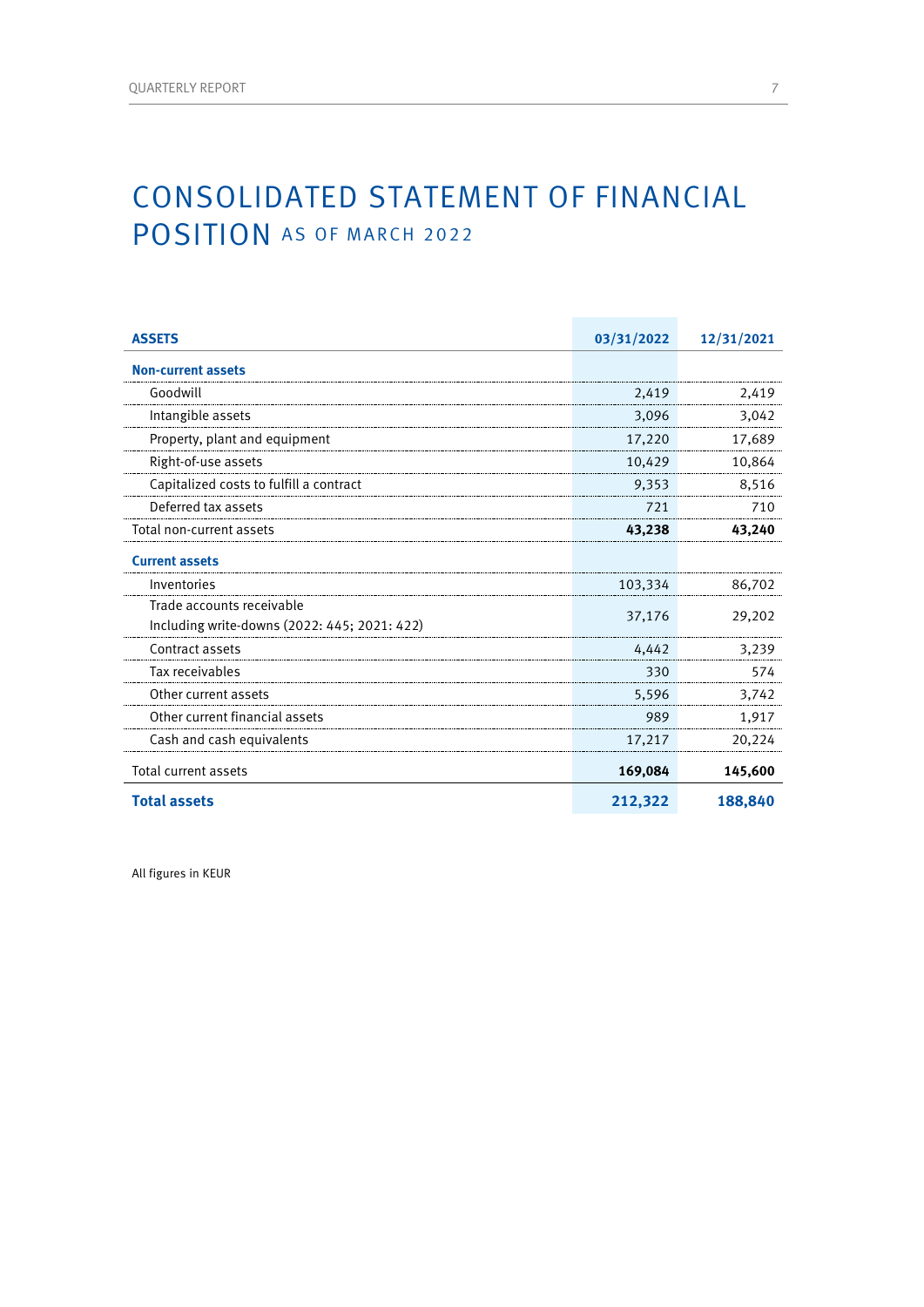| <b>LIABILITIES AND SHAREHOLDERS' EQUITY</b>             | 03/31/2022 | 12/31/2021 |
|---------------------------------------------------------|------------|------------|
|                                                         |            |            |
| <b>Shareholders' equity</b>                             |            |            |
| Share capital no-par value bearer shares (issued and    |            |            |
| outstanding: 3,526,182 as of 03/31/2022 and 12/31/2021) | 10,579     | 10,579     |
| Capital reserves                                        | 24,119     | 24,119     |
| Retained earnings                                       | 81,825     | 78,513     |
| Other reserves                                          | 812        | 722        |
| Total shareholders' equity                              | 117,335    | 113,933    |
| <b>Non-current liabilities</b>                          |            |            |
| Pensions and non-current personnel liabilities          | 1,482      | 1,482      |
| Non-current provisions                                  | 184        | 171        |
| Non-current contract liabilities                        | 7,203      | 6,884      |
| Non-current lease liabilities                           | 10,665     | 11,045     |
| Deferred tax liabilities                                | 1,280      | 889        |
| Total non-current liabilities                           | 20,814     | 20,471     |
| <b>Current liabilities</b>                              |            |            |
| Trade accounts payable                                  | 26,642     | 20,953     |
| <b>Current contract liabilities</b>                     | 239        | 232        |
| Current lease liabilities                               | 2,331      | 2,335      |
| Taxes payable                                           | 2,230      | 1,628      |
| <b>Current provisions</b>                               | 2,080      | 1,054      |
| Liabilities due to financial institutions               | 25,000     | 15,000     |
| Other current liabilities                               | 13,189     | 9,133      |
| Other current financial liabilities                     | 2,462      | 4,101      |
| <b>Total current liabilities</b>                        | 74,173     | 54,436     |
| <b>Total liabilities</b>                                | 94,987     | 74,907     |
| <b>Total liabilities and shareholders' equity</b>       | 212,322    | 188,840    |

All figures in KEUR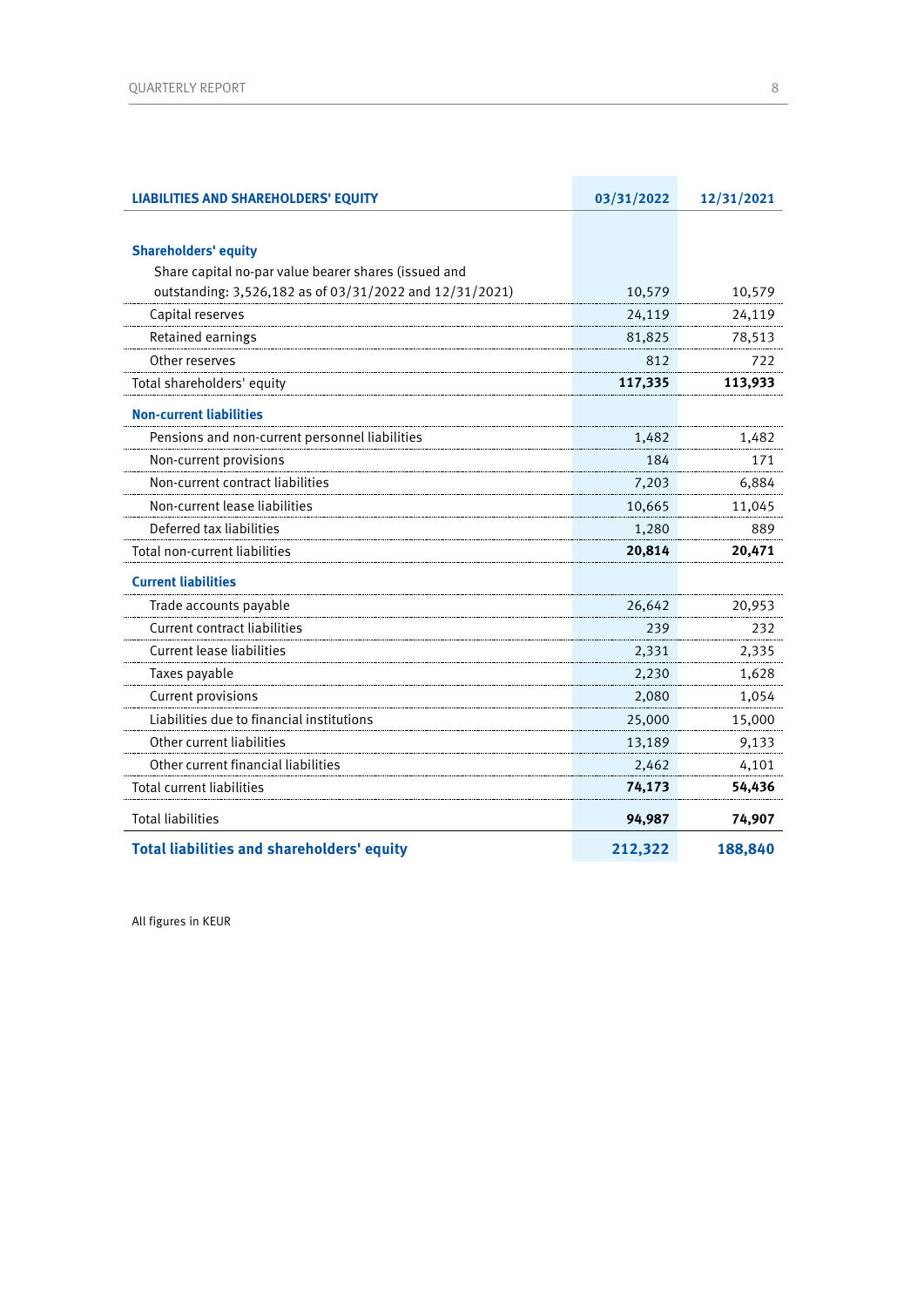### CONSOLIDATED STATEMENT OF INCOME

|                                                            | $01/01 -$  | $01/01 -$  |
|------------------------------------------------------------|------------|------------|
|                                                            | 03/31/2022 | 03/31/2021 |
| Revenue                                                    | 63,266     | 48,023     |
| Cost of sales                                              | (49, 964)  | (38, 218)  |
| Gross margin                                               | 13,302     | 9,805      |
| Research and development expenses                          | (1, 574)   | (1, 254)   |
| Selling and general administrative expenses                | (7, 535)   | (5, 483)   |
| Earnings before interest and taxes (EBIT)                  | 4,193      | 3,068      |
| Financial income                                           | 871        | 791        |
| Financial expense                                          | (154)      | (1,062)    |
| Earnings before taxes for the period                       | 4,910      | 2,797      |
| Income tax expense                                         | (1, 598)   | (865)      |
| Net income for the period                                  | 3,312      | 1,932      |
| Earnings per share – undiluted                             | 0.94       | 0.55       |
| Earnings per share - diluted                               | 0.94       | 0.55       |
| Weighted average                                           |            |            |
| number of shares outstanding - undiluted                   | 3,526,182  | 3,526,182  |
| Weighted average<br>number of shares outstanding - diluted | 3,526,182  | 3,526,182  |
|                                                            |            |            |

All figures in KEUR except earnings per share and weighted average no. shares outstanding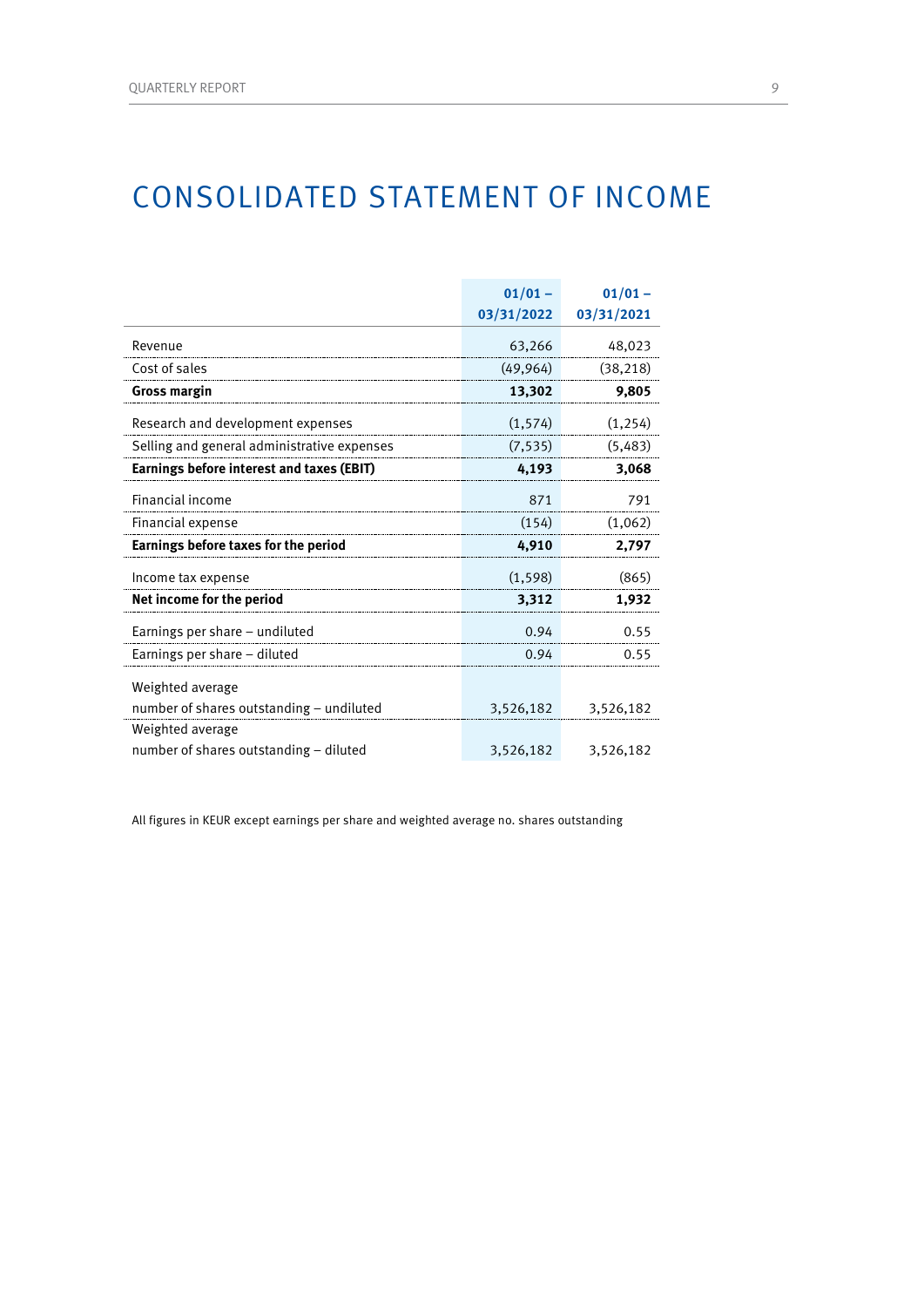### CONSOLIDATED STATEMENT OF CASH FLOWS

|                                                                         | $01/01 -$  | $01/01 -$  |
|-------------------------------------------------------------------------|------------|------------|
|                                                                         | 03/31/2022 | 03/31/2021 |
| <b>Cash flows from operating activities</b>                             |            |            |
| Net income for the period                                               | 3,312      | 1,932      |
| Non-cash expenses and income                                            |            |            |
| Income tax expense                                                      | 1,597      | 868        |
| Depreciation/amortization and impairments                               | 1,462      | 1,490      |
| Provisions for bad debts                                                | 0          | (48)       |
| Net interest                                                            | 153        | 272        |
| Net loss (+)/gain (-) from embedded derivatives measured at fair value  |            |            |
| through profit or loss                                                  | (870)      | 145        |
| Other non-cash expenses and income                                      | 84         | 127        |
| Changes:                                                                |            |            |
| Inventories                                                             | (16, 626)  | (4, 350)   |
| Trade receivables and contract assets                                   | (10, 029)  | (6, 648)   |
| Other assets                                                            | (671)      | (512)      |
| Trade accounts payable                                                  | 5,694      | 10,283     |
| Other liabilities and contract liabilities                              | 4,496      | (532)      |
| Income taxes paid                                                       | (373)      | (784)      |
| <b>Cash flows from operating activities</b>                             | (11, 771)  | 2,243      |
| <b>Cash flows from investing activities</b>                             |            |            |
| Capital expenditures with capitalizable development cost                | (77)       | (219)      |
| Capital expenditures on other intangible assets and property, plant and | (500)      | (608)      |
| equipment                                                               |            |            |
| Cash flows from investing activities                                    | (577)      | (827)      |
| <b>Cash flows from financing activities</b>                             |            |            |
| Outflows for the redemption portion of lease liabilities                | (509)      | (473)      |
| Cash inflows from current financial liabilities (+)                     | 10,000     | O          |
| Interest received $(+)$ / paid $(.)$ (net)                              | (153)      | (271)      |
| Other financing activities                                              | 0          | 2          |
| <b>Cash flows from financing activities</b>                             | 9,338      | (742)      |
|                                                                         |            |            |
| Effects of exchange rate movements on cash & cash equivalents           | 3          | 57         |
| Net change in cash and cash equivalents                                 | (3,007)    | 731        |
| Cash and cash equivalents at beginning of the fiscal year               | 20,224     | 26,655     |
| Cash and cash equivalents at end of the quarter                         | 17,217     | 27,386     |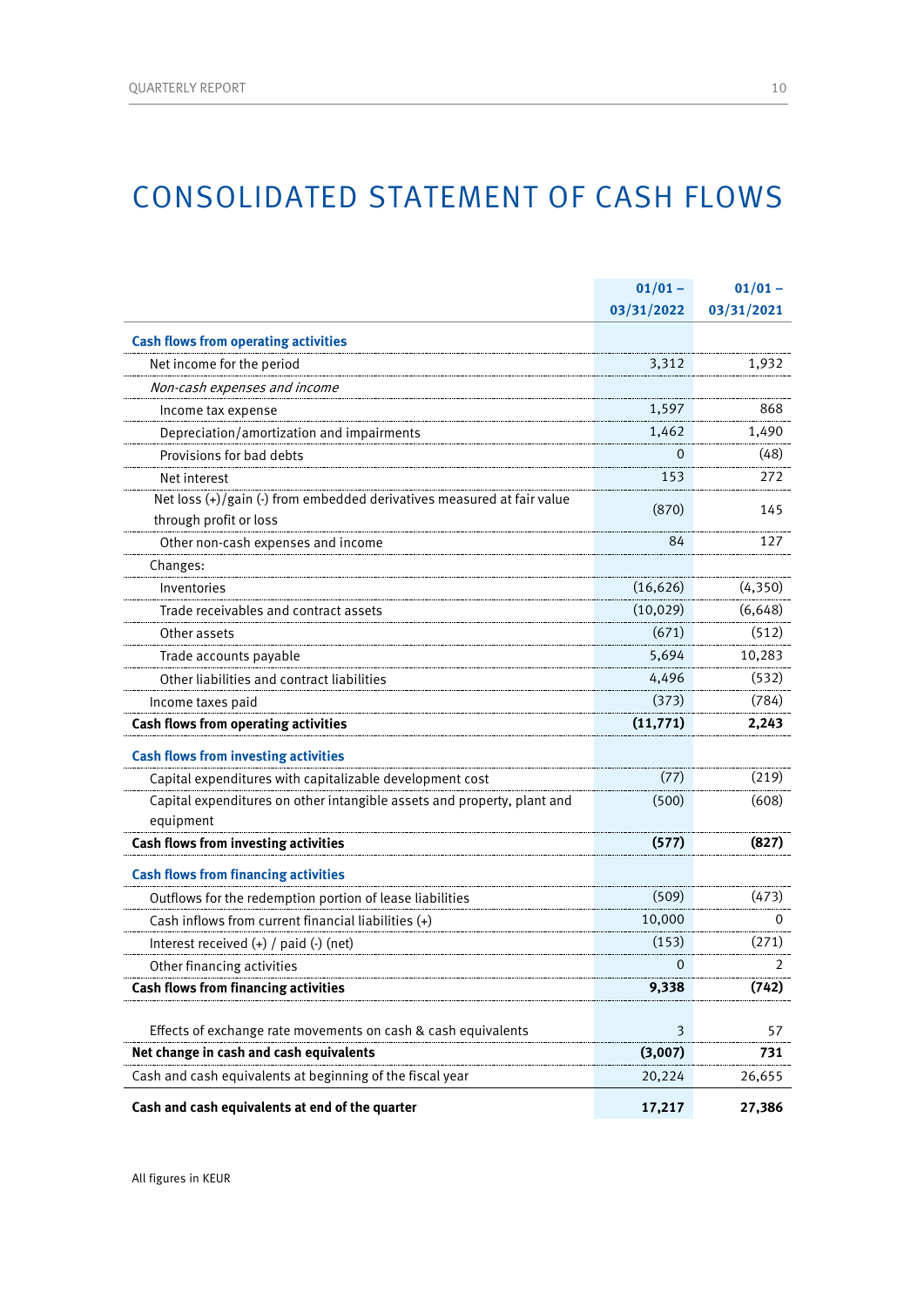### CONSOLIDATED STATEMENT OF CHANGES IN EQUITY

|                                    | <b>Share capital</b> | <b>Share capital</b> | <b>Capital</b> | <b>Retained</b> | <b>Other</b>    |              |
|------------------------------------|----------------------|----------------------|----------------|-----------------|-----------------|--------------|
|                                    | <b>No. of shares</b> | <b>Amount</b>        | reserves       | earnings        | <b>reserves</b> | <b>Total</b> |
| <b>BALANCE AS OF</b><br>01/01/2021 | 3,526,182            | 10,579               | 24,119         | 71,054          | 108             | 105,860      |
| Net income for the period          |                      |                      |                | 1,931           |                 | 1,931        |
| Foreign currency translation       |                      |                      |                |                 | 272             | 272          |
| <b>BALANCE AS OF</b>               |                      |                      |                |                 |                 |              |
| 03/31/2021                         | 3,526,182            | 10,579               | 24,119         | 72,985          | 380             | 108,063      |
|                                    |                      |                      |                |                 |                 |              |
| <b>BALANCE AS OF</b><br>01/01/2022 | 3,526,182            | 10,579               | 24,119         | 78,513          | 722             | 113,933      |
| Net income for the period          |                      |                      |                | 3.312           |                 | 3,312        |
| Foreign currency translation       |                      |                      |                |                 | 90              | 90           |
| <b>BALANCE AS OF</b>               |                      |                      |                |                 |                 |              |
| 03/31/2022                         | 3,526,182            | 10,579               | 24,119         | 81,825          | 812             | 117,335      |

All figures in KEUR except number of shares

### CONSOLIDATED STATEMENT OF COMPREHENSIVE INCOME

|                                                              | $01/01 -$  |            |
|--------------------------------------------------------------|------------|------------|
|                                                              | 03/31/2022 | 03/31/2021 |
| Net income for the period                                    | 3.312      | 1.932      |
| Other comprehensive income to be reclassified to profit/loss |            |            |
| in subsequent reporting periods                              |            |            |
| Adjustments from currency translation of                     |            |            |
| <b>Subsidiaries</b>                                          | 90         | 272        |
| Comprehensive income after tax                               |            |            |

All figures in KEUR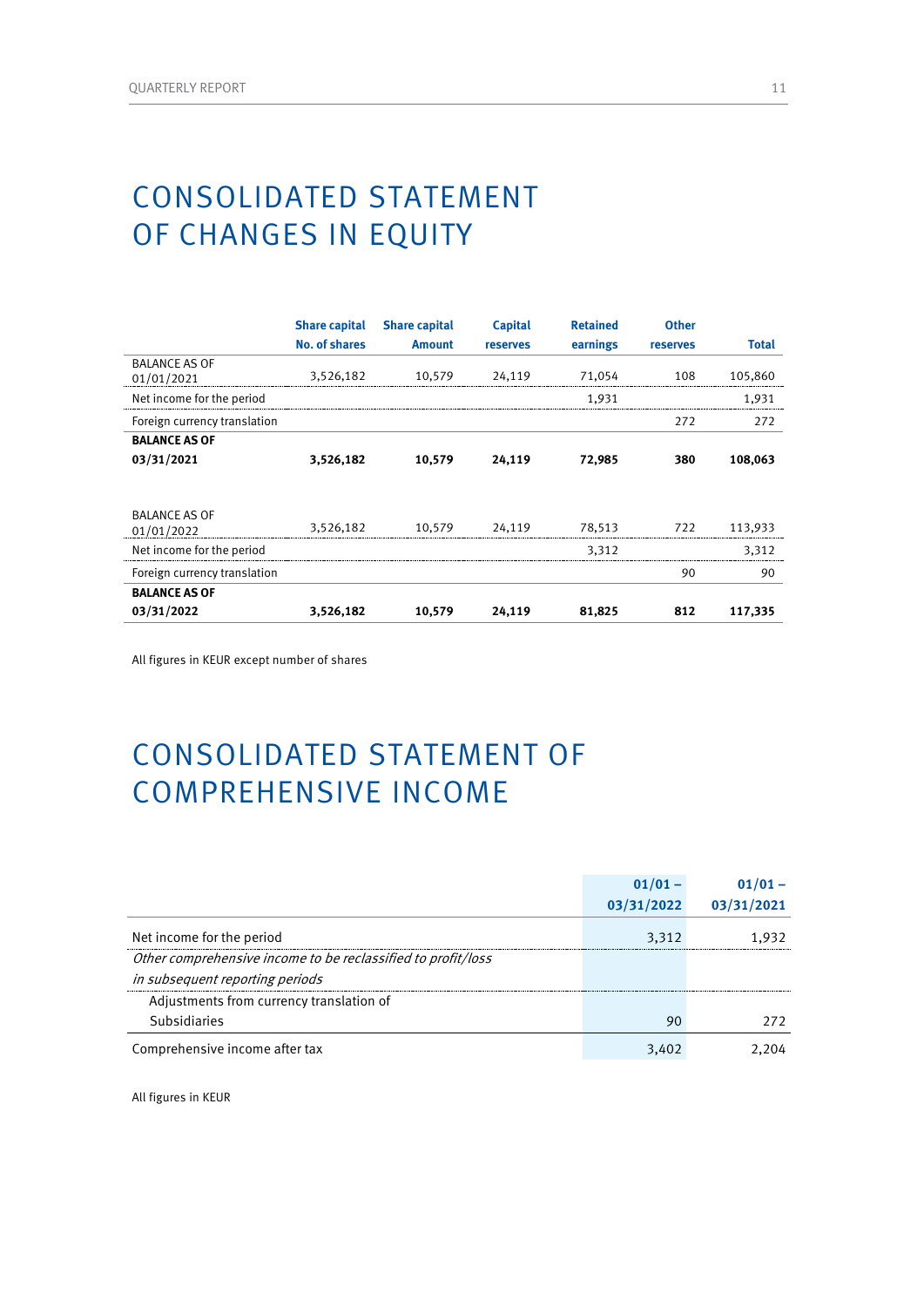### **NOTES**

#### **Principles for preparation of the accounts**

The abbreviated consolidated interim financial statements and Group interim management report do not contain all information and disclosures required for preparing consolidated financial statements, and are thus to be interpreted in context with the Consolidated Financial Statements and Group Management Report dated December 31, 2021.

The same recognition and measurement methods applied to prepare the Consolidated Financial Statements dated December 31, 2021 were applied in preparing this Consolidated Quarterly Report dated March 31, 2022. These interim Consolidated Financial Statements have been prepared in accordance with IAS 34 – Interim Reporting. The IFRS standards newly adopted in fiscal year 2021 had no material effect on our balance sheet or earnings. These interim Consolidated Financial Statements and the interim Group Management Report have not been audited in accordance with Sec. 317 German Commercial Code (HGB), nor have they been audited by a financial accounting firm.

The Consolidated Quarterly Report is prepared in euros (EUR). For presentation purposes, euro amounts are rounded to thousands of euros (KEUR). For computation purposes, the tables and notes may include deviations from the accurately calculated amounts due to rounding.

#### **Disclaimer**

This Consolidated Quarterly Report contains certain forward-looking statements based on currently discernible and available information as well as assumptions and forecasts made by DATA MODUL management. These are mainly for information purposes and may be identified by terminology such as "believe", "expect", "forecast", "intend", "predict", "plan", "estimate" and/or "strive for". Accordingly, such statements only pertain to the circumstances as of the time of their publication. Various known and unknown risks, uncertainties and other factors may cause the actual results, financial position, business trends or performance of the Company to substantially deviate from the forecast given herein. DATA MODUL assumes no obligation to continue supporting forward-looking statements made, nor to revise such statements in light of events or developments. The Company shall not be liable and offers no guarantee, express or implied, for the updatedness, correctness or completeness of disclosed data and information.